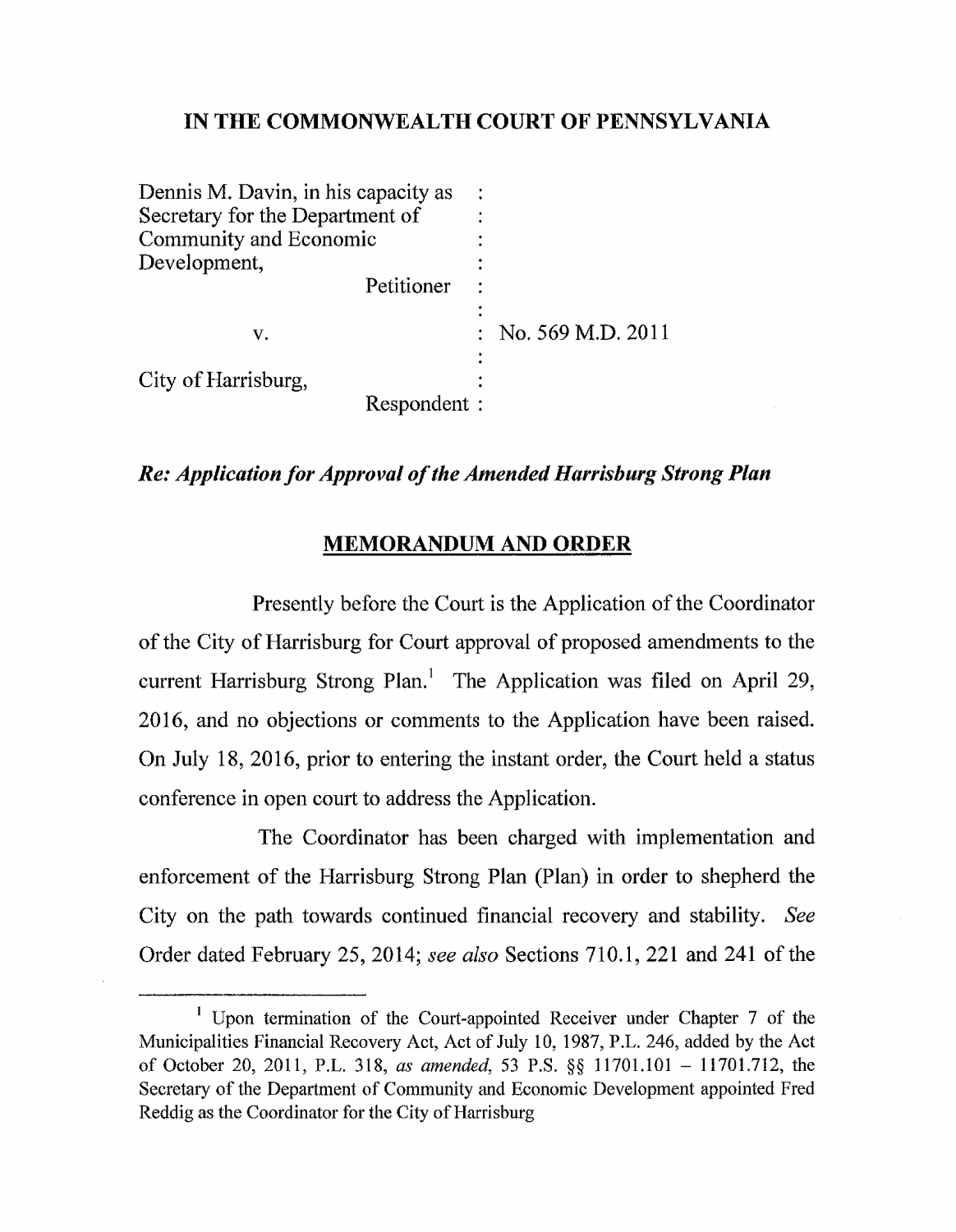Municipalities Financial Recovery Act (Act), Act of July 10, 1987, PL. 246, *as amended*, 53 P.S. §§ 11701.710.1, 11701.221, 11701.241, respectively.<sup>2</sup> In connection with that authority, the Coordinator may seek to revise and modify the Plan as appropriate.

A review of the very detailed proposed amendments to the Plan demonstrates that the Coordinator has thoughtfully and thoroughly modified the Plan to respond to the successes in some areas of Plan performance and the less than hoped-for success in other areas as a result of unforeseen contingencies. The proposed amendments seek to, *inter alia,* maximize revenue opportunities, provide for operational changes to address day-to-day departmental needs, increase departmental efficiency and productivity, provide avenues to secure the City's future financial stability following its exit from financially distressed status, such as the possible adoption of a Home Rule Charter, which would provide some advantages relative to earned income taxation, consideration of regional policing initiatives, and transferring from a Business Privilege & Mercantile Tax to a Payroll Preparation Tax.

According to the Coordinator, the proposed amendments reflect a "collaborative effort between the Coordinator, Harrisburg City Council and the Mayor of Harrisburg to ensure the continued economic recovery of the City and its financial condition." Application,  $\P$  9. Moreover, the proposed amendments were presented to the public and filed with the City. Application, Exhibit B [Ordinance (Bill No. 9 of 2016) findings]. Determining that the proposed amendments were in the best interest of the

<sup>&</sup>lt;sup>2</sup> Chapter 7 of the Act was added by the Act of October 20, 2011, P.L. 318.